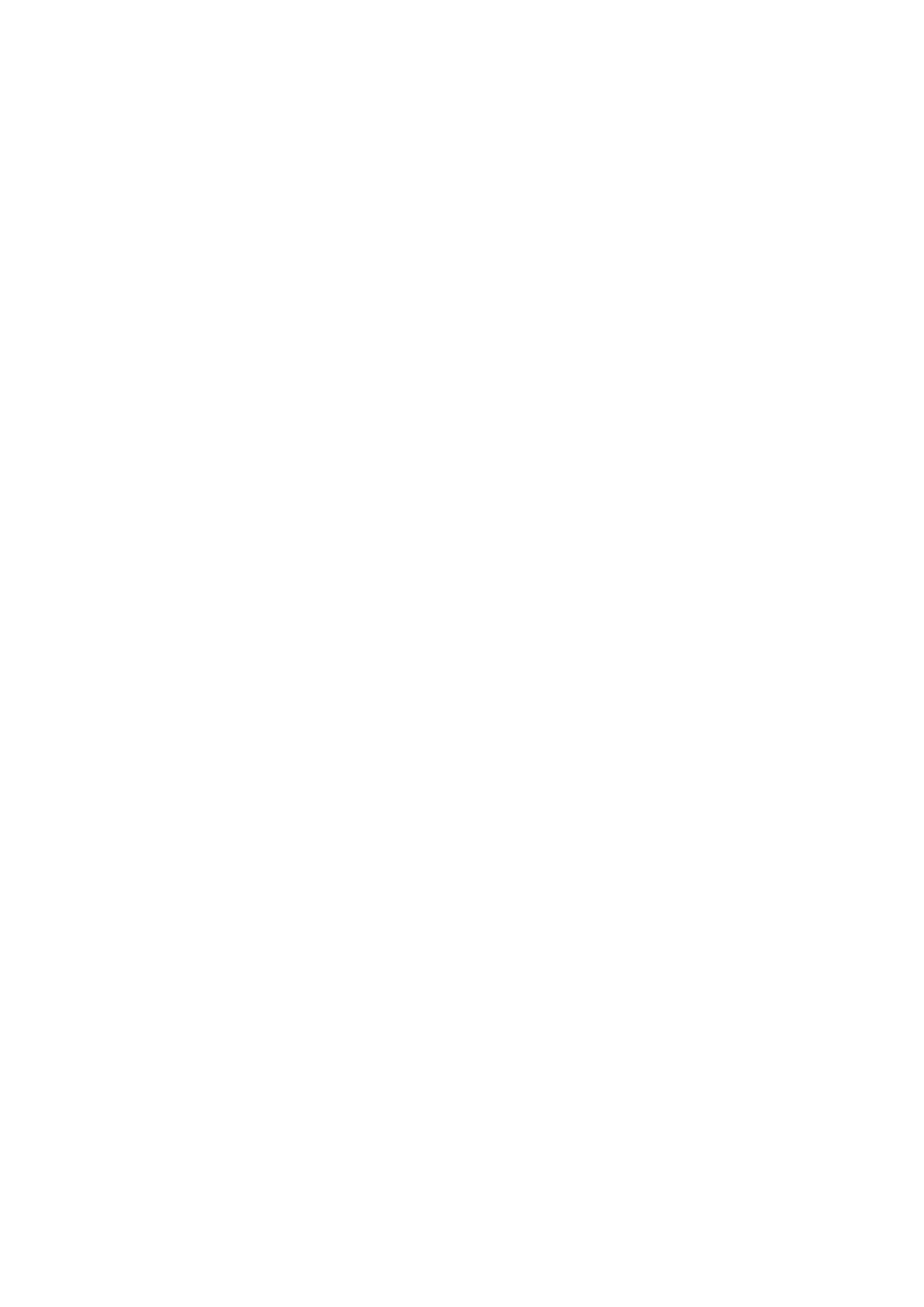### 1 Introduction

This report describes the implementation of the partial forgetting in the Mixtools software package. The related theory of the partial forgetting, can be found in [1].

### 2 Usage

The partial forgetting for projection-Bayes estimation of ARX mixture is called using the mixestimpf function, based on the original mixestim function. Its definition is as follows:

```
function mixestimpf (in Mix,
                     in weights,
                     in ndat,
                     in MixAlt,
                     in method,
                     in weightsForg,
                     in selftune,
                     in compForg,
                     in threshold
\lambdaThere are several input parameters:
% Full version with threshold
Mix = mixestimpf(Mix, weights, ndat, MixAlt, method, weightsForg, \
                 selftune, compForg, threshold)
% forgetting factor for components' weights (default 1.0)
Mix = mixestimpf(Mix0, weights, ndat, MixAlt, method, weightsForg, \
                 selftune, compForg)
% selftuning of weights (default 1)
Mix = mixestimpf(Mix0, weights, ndat, MixAlt, method, weightsForg, \
                 selftune)
% forgetting of weights of partial forgetting
Mix = mixestimpf(Mix0, weights, ndat, MixAlt, method, weightsForg)
% method (default projection Bayes)
Mix = mixestimpf(Mix0, weights, ndat, MixAlt, method)
% partial forgetting with defined alternative mixture
Mix = mixestimpf(Mix0, weights, ndat, MixAlt)
% MixAlt = Mix0 flattened by factor 0.99
Mix = mixestimpf(Mix0, weights, ndat)
```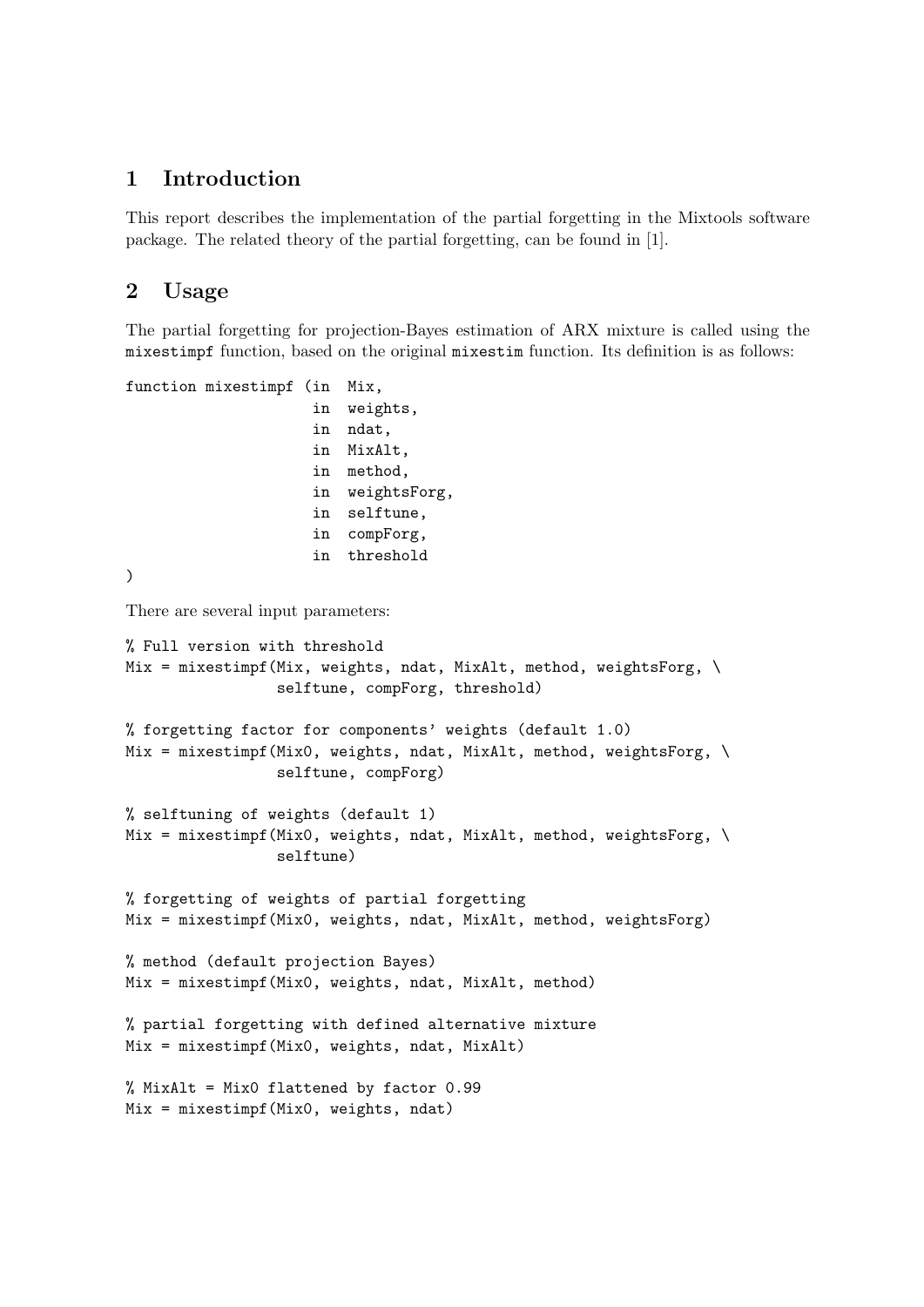```
% recursive estimation
Mix = mixestimpf(Mix0, weights)
```

```
% estimation without forgetting
Mix = mixestimpf(Mix0)
```
#### Parameters:

| Mix0        | initial mixture, any type                                          |
|-------------|--------------------------------------------------------------------|
| weights     | partial forgetting weights                                         |
| ndat        | scalar containing number of data samples to be processed or a pair |
|             | containing data filename and rowcount of data stored in the file   |
| MixAlt      | alternative mixture for partial forgetting                         |
| method      | estimation method (cf. mixestim)                                   |
| weightsForg | forg. factor for weights of partial forgetting                     |
| selftune    | selftuning of forgetting weights                                   |
| compForg    | forgetting of components                                           |
| threshold   | threshold for estimation                                           |
|             |                                                                    |

#### Return values:

Mix estimated mixture

See also: mixestim

#### USE:

Say that we have a mixture with 2 factors, each having  $n=2$  parameters. The total number of hypotheses of partial forgetting is  $2^n = 4$  hypotheses. Then we define the weights of these hypotheses as:

```
weightsfactor1 = [0.1, 0.2, 0.3, .4]weightsFactor2 = [0.1, 0.2, 0.0, .7]
weightsForg = {weightsForg1, weightsForg2}
```
The structure of weightsFactor(1) follows from this simple rule: Let  $0 =$  constant parameter,  $1 =$  varying parameters. Let's have a matrix with alternating  $2^i$ -tuples in *i*-th column;  $i = 1, \ldots, n$ . I.e.: